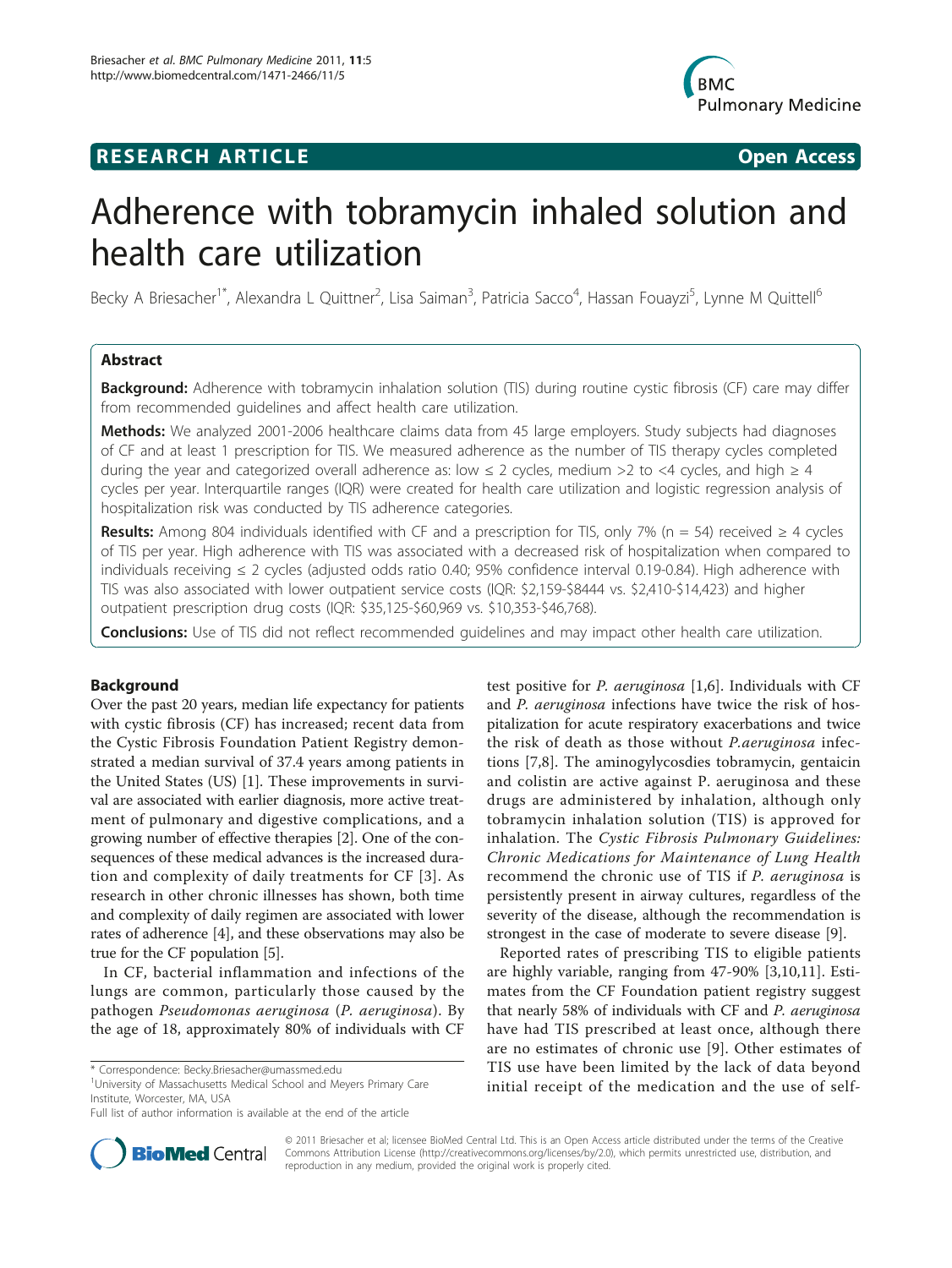reported questionnaires, which can influence adherence estimates [[3,4,12](#page-5-0),[13](#page-5-0)].

In the U.S., the majority of patients with CF receive their health care through a network of over 120 CF care centers and affiliated programs that are located nationwide. CF centers provide multi-disciplinary care teams of physicians, nurses, social workers, and respiratory therapists. Approximately 60% of CF patients have their health care services and products paid for by employerbased health insurance that is offered to employees and their dependents as part of the employment benefit package [[1\]](#page-5-0). Detailed insurance claims are generated for every prescription drug, hospitalization, and physician service received by patients with CF and thus claimbased databases are one of the most comprehensive sources for assessing the overall health care utilization of this patient population in the U.S. [\[14](#page-5-0)].

The objectives of this study were to: 1) measure adherence with TIS as documented in prescription claims data and 2) assess the relationship between use of TIS and health care utilization, particularly hospitalizations.

## Methods

#### Data

This study used a research database of health care claims, the 2001-2006 Medstat MarketScan Commercial Claims and Encounters and Medicare Supplemental Databases (Ann Arbor, MI). This national database contains over 500 million claim records per year from individuals with private health care insurance in the United States. Scientific studies based on this data source have been reported in more than 75 peer-reviewed articles [[15](#page-5-0)]. The data come from approximately 45 large employers who selfinsure their employees and dependents. Typically, large corporations or government entities use self-insurance as a way to manage their risk pool of sick and healthy employees rather than hire an insurance company. Selfinsured employers have detailed data on the health care utilization of their employees and dependents since medical care providers must submit claims for reimbursement for all services rendered.

The MarketScan database offers advantages over raw administrative claims because data files undergo validity and editing procedures to ensure high quality and consistency in fields across years [\[16](#page-5-0)]. The data are evaluated against population norms, previous year summaries, and validated data subsets. Outliers are flagged and reviewed for coding or processing errors. Encounter data describe the individuals who are covered within the database and are audited at the health plan level and plans submitting incomplete data are excluded. Diagnostic and procedural codes are compared against validity algorithms and set to missing values if inconsistent. The

encounter data include age, sex, geographic residence, and eligibility information. The prescription claims include the national drug codes, date of purchase, quantity, days' supply, and expenditure information. The medical claims contain payment information, diagnoses, procedure codes, and type of provider. For this analysis, we pooled annual files to create a dataset of approximately 12 million people.

## Sample

We identified the study sample as individuals who had at least 2 inpatient or outpatient claims with a diagnosis of CF using an International Classification of Disease-9<sup>th</sup> Revision-Clinical Modification (ICD-9-CM) code of 277.0x and were continuously enrolled in health insurance with drug coverage for at least 1 year ( $n = 2,515$ ). Using at least 2 claims for the diagnosis of CF has been shown to increase specificity for CF cases by increasing the probability of identifying true cases in administrative datasets, although sensitivity is generally low [\[17](#page-5-0)]. Individuals were excluded if they had not used TIS as described below ( $n = 1,691$ ) or had undergone lung transplantation ( $n = 20$ ).

## Measure of TIS utilization

We developed a new measure of adherence with TIS to reflect the unique administration of this therapy as a cycle of 28 days on therapy and 28 days off therapy. Adherence was calculated as the sum of the days' supply dispensed during the year divided by 56. Overall adherence categories were defined as: low utilization  $\leq 2$ cycles, medium utilization  $> 2$  to  $< 4$  cycles, and high utilization  $\geq 4$  cycles. These categories were defined with clinician input and review of TIS utilization data in the hypothesis generating phase of this study. Adherence, as defined by these annual utilization thresholds, was measured only during the first year of observation, and did not include extemporaneously compounded aerosolized tobramycin.

## Measures of health care utilization

Health care utilization was extracted from all-cause medical claim encounters. Hospitalization was determined by any admission to an inpatient care setting. Total costs were summed over the year and categorized into two main settings of care (i.e., inpatient care and outpatient care), and prescription drugs. We inflated the health care cost values to the year 2006 using factors from the US Bureau of Labor Statistics current data on the consumer price index [\[18\]](#page-5-0).

#### Demographic and Health Measures

We evaluated demographic characteristics, including age, gender, and the 4 U.S. geographic regions of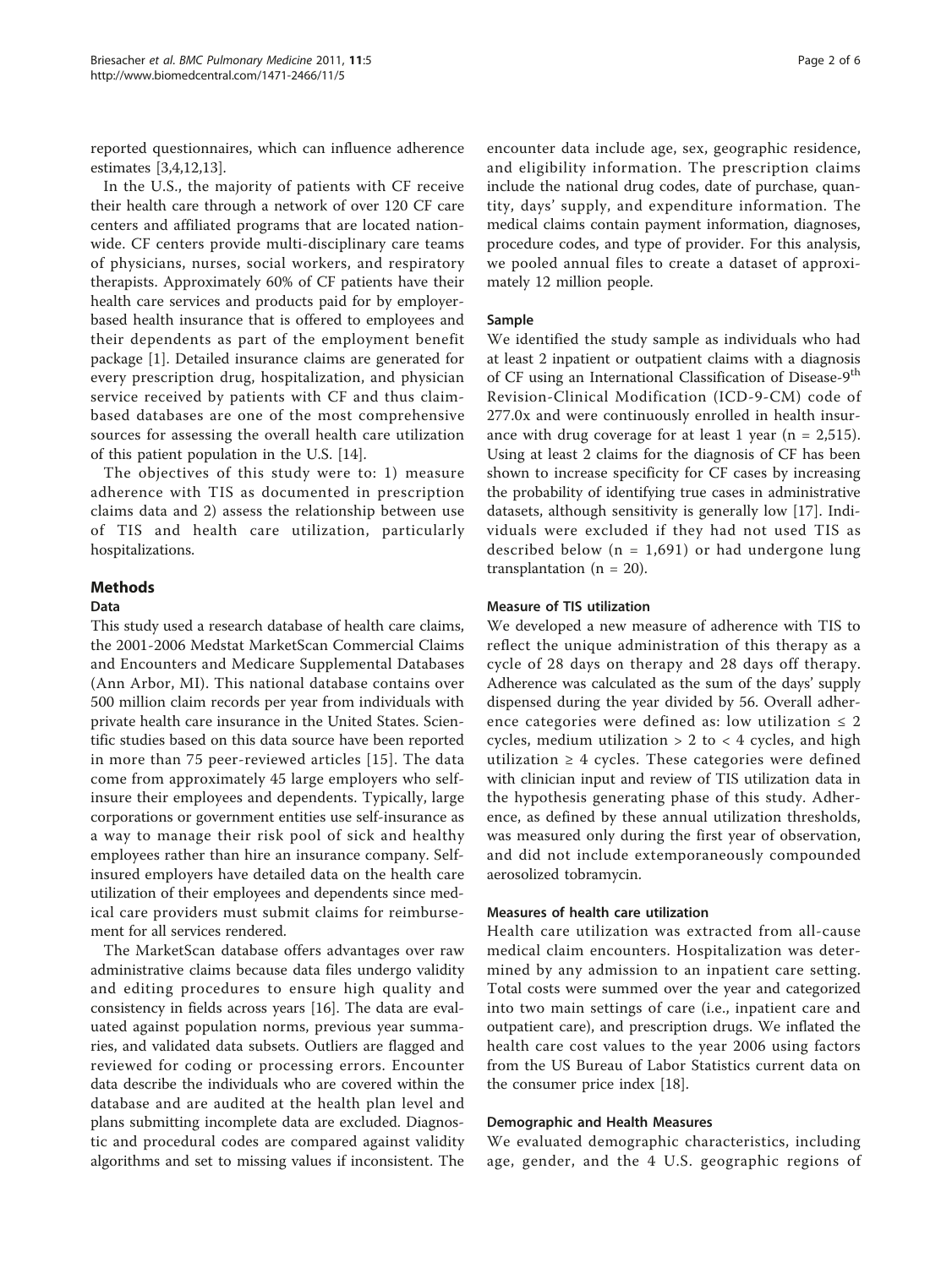residence (i.e., Northeast, Midwest, South, and West), and type of health insurance plan (i.e., comprehensive, health maintenance organization, preferred provider organization, and other). In addition, we examined the claims data of each individual for primary and secondary diagnoses indicating selected comorbidities. A total burden of comorbidity score was calculated using the Diagnostic Cost Group Hierarchical Condition Category (DCG/HCC) classification system (DxCG, Boston, MA) [\[19\]](#page-5-0). The DCG/ HCC model produces a risk score for each person based on the presence of 189 medical conditions in the diagnosis fields of claims records. The model uses diagnoses from all sites of service and imposes hierarchies on the resulting condition categories prior to calculating risk scores. The hierarchies identify the most costly manifestation of each distinct disease and decrease sensitivity of the DCG/HCC models to coding idiosyncrasies. For ease of interpretation, we normalized the individual's scores by the population average score, and categorized the study population into two groups, those with less than or average (for the general population) comorbidity risk and those with higher than average risk. In the general population, the DCG/ HCC has shown good predictive validity for death, hospitalization, and health care expenditures [[20\]](#page-5-0). In addition, we searched for two CF-related diagnoses, not included in the comorbidity score, P. aeruginosa (ICD-9 codes 277.02, 041.7) and Failure to Thrive/Growth Failure (ICD-9 codes 783.41, 783.43).

## Data Analysis

For the statistical analyses, we calculated means, frequency distributions and 95% confidence intervals, and tested group differences using chi-squares and t-tests at the p < 0.05 level. We reported medians and interquartile ranges for all expenditures and used logistic regressions to estimate the probability of hospitalization.

All statistical analyses were carried out with the SAS 9.1.3 (SAS Institute, Inc., Cary, North Carolina). Additionally, this study received an exemption waiver from the University of Massachusetts's Institutional Review Board for the use of previously collected and de-identified data.

## Results

The characteristics of the 804 individuals identified with CF who were receiving TIS therapy are shown in Table 1. About 43% were adults 18 years of age or older, 53% were male, and 66% lived in the South or Midwest region of the U.S. Approximately 12% had diabetes mellitus (data not shown) and nearly 35% had a higher than average comorbidity score. Overall, 56.1% of the sample had a diagnosis of P. aeruginosa.

Chronic us of TIS was low in subjects with P. aeruginosa as only 6% were dispensed  $\geq$  4 cycles per year as shown in

| Table 1 Characteristics of cystic fibrosis study population |  |
|-------------------------------------------------------------|--|
| receiving tobramycin inhalation solution, $N = 804$         |  |

| Demographic characteristics      | $\%$ * |
|----------------------------------|--------|
| Age, years                       |        |
| $<6***$                          | 13.2   |
| $6 - 10$                         | 12.2   |
| $11 - 17$                        | 31.5   |
| 18-25                            | 22.0   |
| $\geq$ 26                        | 21.1   |
| Gender                           |        |
| Male                             | 52.7   |
| Female                           | 47.3   |
| Comorbidity score                |        |
| ≤Average                         | 65.3   |
| >Average                         | 34.7   |
| Geographic region                |        |
| Northeast                        | 12.3   |
| Midwest                          | 27.0   |
| South                            | 39.1   |
| West                             | 21.4   |
| <b>Health Plan Type</b>          |        |
| Comprehensive                    | 7.6    |
| <b>HMO</b>                       | 23.0   |
| Preferred Provider Organization  | 49.0   |
| Other Plans                      | 20.4   |
| Selected comorbidity             |        |
| Pseudomonas aeruginosa           | 56.1   |
| Failure to thrive/Growth failure | 4.4    |

\*percentages may not add up to 100% due to rounding.

\*\*< 6 years of age further divided; 3.9% of patients were < 2 years of age and 9.3% were 2-5 years of age.

Table [2](#page-3-0). TIS usage in the three utilization strata was similar for subjects with and without the diagnosis of P. aeruginosa.

In comparison to subjects with high utilization of TIS, those using fewer than 4 cycles a year were more likely to be hospitalized as shown in Table [3.](#page-3-0) However, among those hospitalized, inpatient costs were similar between the three utilization strata. Median outpatient costs (excluding drug costs) were lower among high TIS users compared to those using fewer cycles. However, median outpatient prescription drug costs were higher among high users. TIS represented between 29% and 45% of total prescription drug costs.

High use of TIS was associated with a decreased risk of hospitalization relative to low use (Adjusted odds ratio (AOR) 0.40; 95% CI 0.19-0.84) as shown in Table [4.](#page-4-0) In contrast, a higher than average comorbidity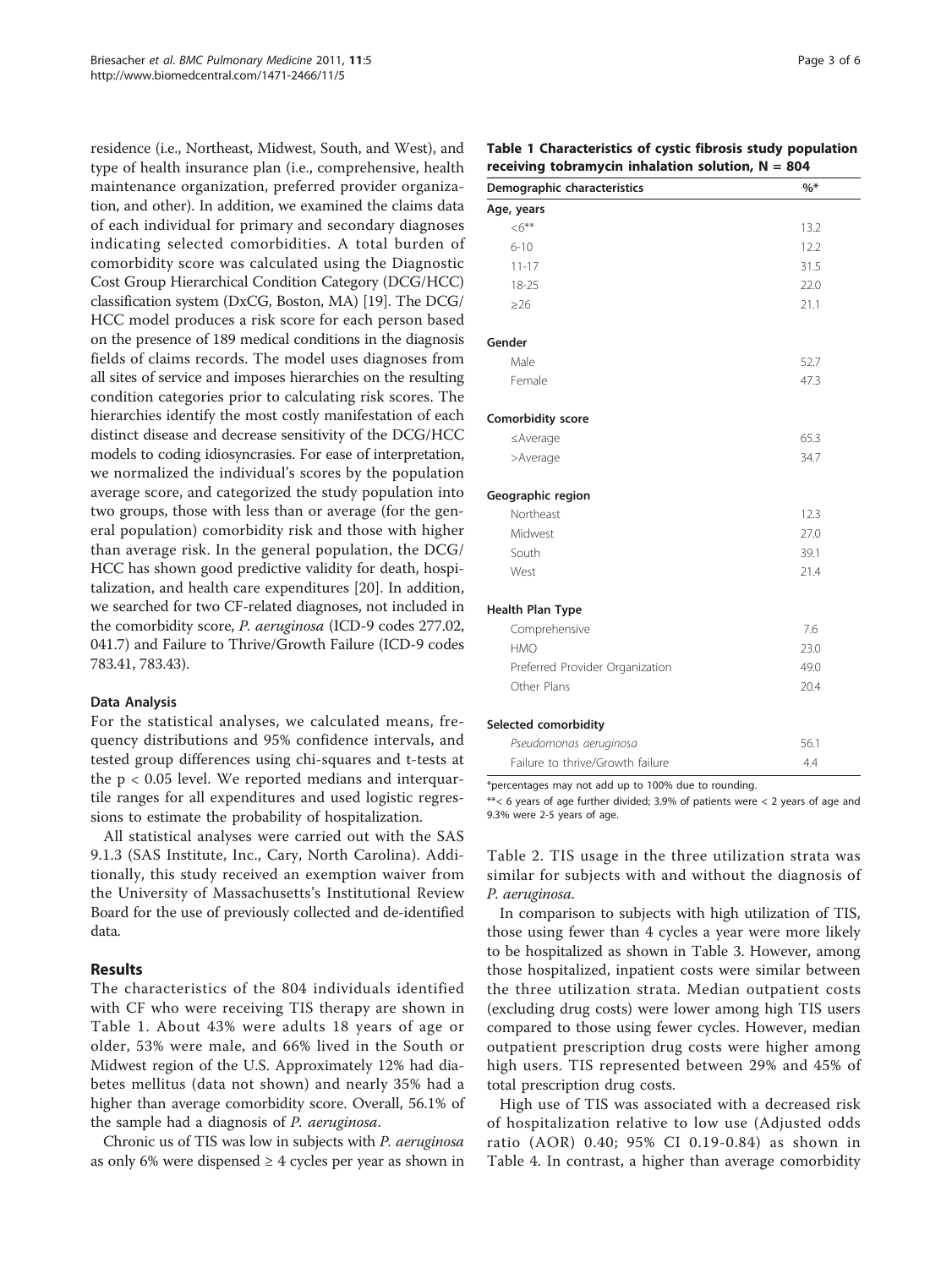<span id="page-3-0"></span>Table 2 Overall adherence with tobramycin inhalation solution by P. aeruginosa infection

|                                     | Low<br>$\leq$ cycles<br>$(n = 570)$ | Medium<br>utilization utilization >2 utilization<br>to $<$ 4 cycles<br>$(n = 180)$ | High<br>$\geq$ 4 cycles<br>$(n = 54)$ |
|-------------------------------------|-------------------------------------|------------------------------------------------------------------------------------|---------------------------------------|
| All $(N = 804)$                     | 71%                                 | 22%                                                                                | 7%                                    |
| With P. aeruginosa ( $n = 452$ )    | 72%                                 | 22%                                                                                | 6%                                    |
| Without P. aeruginosa ( $n = 352$ ) | 70%                                 | 23%                                                                                | 7%                                    |

risk (AOR 7.53; 95% CI 5.20-10.90), a coded diagnosis of P. aeruginosa (AOR 3.0; 95% CI 2.13-4.32), and a coded diagnosis of failure to thrive/growth failure (AOR 2.8; 95% CI 1.09-7.14) were all independently associated with an increased risk of hospitalization. Age and gender were not found to be predictive of hospitalization in this analysis.

## **Discussion**

To our knowledge, this is one of the first studies to assess the link between TIS use in CF patients and health care utilization as captured in health claims data. In this study of 804 individuals with CF, 56% were identified as having P. aeruginosa, although only 6% of those with P. aeruginosa were dispensed at least 4 cycles during the year of observation. These findings are similar to those found in a previous study of 357 individuals with CF and P. aeruginosa, where only 4% were utilizing chronic intermittent TIS according to guidelines [[21\]](#page-5-0), although there was overlap in the study samples.

Rates of aerosolized antibiotic use in CF patients have been previously reported. In the CFF Patient Registry, the national average rate of reported use (based on provider prescribing) was 60.8% (range 17.2-94.7%) in 2001 and 61.8% (range 0-100%) in 2006 [[22\]](#page-5-0). However, these data were not analyzed by P. aeruginosa status. Analysis of the Epidemiologic Study of CF database showed that 73.1% of patients with P. aeruginosa and 33.8% of

patients without P. aeruginosa used inhaled tobramycin from 2003-2005 and that 49.7% vs. 15.9% of all patients received inhaled tobramycin for chronic vs. exacerbation use, respectively [\[23](#page-5-0)]. Neither of these previous analyses assessed dispensing or refill history or if inhaled tobramycin was used according to practice guidelines, and both assessed all formulations of aerosolized tobramycin.

In the pivotal clinical trial of TIS, Ramsey et al. noted that subjects in the tobramycin group were 26% less likely to be hospitalized and 36% less likely to be treated with intravenous antibiotics than subjects in the placebo group [[24](#page-5-0)]. In the current study, CF subjects with high utilization ( $\geq 4$  cycles per year) had fewer hospitalizations than those subjects with medium and low utilization; the risk of hospitalization among those with high utilization was decreased by 60% compared with those taking 2 or fewer cycles per year. Thus, our findings are consistent with the clinical trial results, and suggest that TIS use in routine clinical care and not within a clinical trial may also be associated with a reduction in hospitalizations. This finding deserves further study as the sample size of CF patients with high utilization was modest (n = 54) and many factors besides TIS adherence contribute to hospitalization risk.

We noted that while median outpatient costs, excluding drug costs, were lower for high users, median outpatient drug costs were higher. Previous studies have sought to examine whether the cost of TIS can be partially offset by reductions in the use of other health care resources. LeLorier et al. and Iles et al. have shown that the use of TIS could potentially reduce the use of health care services, particularly hospitalization and intravenous antibiotic use (29, 30). Furthermore, while not measured by studies to date, decreased hospitalization is likely to result in additional cost saving resulting from fewer disruptions of work and school as well as improved quality of life for patients and caregivers.

|                                                         | Low utilization $\leq 2$<br>cycles ( $n = 570$ ) | Medium utilization $>2$ to $<$ 4<br>cycles ( $n = 180$ ) | High utilization $\geq 4$<br>cycles $(n = 54)$ |
|---------------------------------------------------------|--------------------------------------------------|----------------------------------------------------------|------------------------------------------------|
| Patients hospitalized (%)                               | 42.9%                                            | 40.6%                                                    | 25.9%                                          |
| Median inpatient costs, IQR                             | \$23,619                                         | \$16.814                                                 | \$20,610                                       |
|                                                         | \$11,566-55,446                                  | \$9,527-41,021                                           | \$8,076-64,799                                 |
| Median outpatient costs, (excludes drug costs) IQR      | \$6.317                                          | \$5,463                                                  | \$4.033                                        |
|                                                         | \$2,564-14,423                                   | \$2,410-13,653                                           | \$2,159-8,444                                  |
| Median outpatient prescription drug costs, IQR          | \$17,850                                         | \$35,892                                                 | \$46,708                                       |
|                                                         | \$10,353-27,260                                  | \$27,482-46,768                                          | \$35,125-60,969                                |
| % of outpatient prescription drug costs for TIS, median | 29%                                              | 41%                                                      | 45%                                            |

 $IQR =$  interquartile range;  $TIS =$  tobramycin inhalation solution.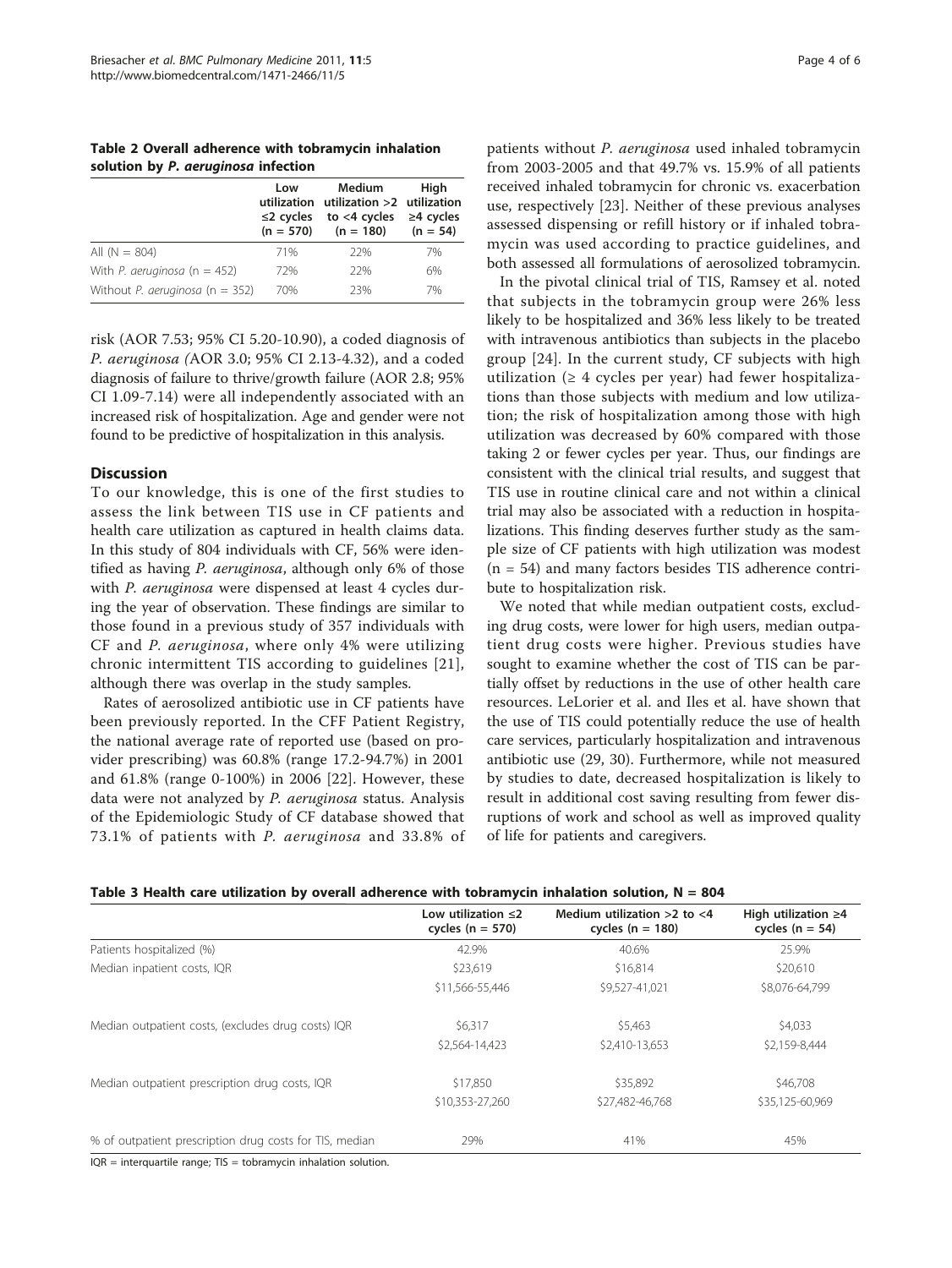<span id="page-4-0"></span>Table 4 Logistic regression of probability of hospitalization of cystic fibrosis patients,  $N = 804$ 

|                                  | AOR*      | 95% CI        |
|----------------------------------|-----------|---------------|
| Overall adherence with TIS       |           |               |
| Low (reference)                  | 1.0       |               |
| Medium                           | 0.94      | $0.62 - 1.41$ |
| High                             | 0.40      | $0.19 - 0.84$ |
| Age (in years)                   |           |               |
| <6 (reference)                   | 1.0       |               |
| $6 - 10$                         | 1.76      | 0.89-3.47     |
| $11 - 17$                        | 1.52      | $0.86 - 2.69$ |
| $18 - 25$                        | 1.48      | $0.80 - 2.73$ |
| >26                              | 0.73      | $0.38 - 1.39$ |
| Gender                           |           |               |
| Male (reference)                 | 1.0       |               |
| Female                           | 1.04      | $0.74 - 1.44$ |
| <b>Comorbidity score</b>         |           |               |
| ≤Average (reference)             | 1.0       |               |
| >Average                         | $7.53***$ | 5.20-10.90    |
| Selected comorbidity             |           |               |
| Pseudomonas aeruginosa           | $3.0***$  | 2.13-4.32     |
| Failure to thrive/growth failure | $28**$    | 1.09-7.14     |

\*Adjusted for variables in the table and health plan type and geographic residence:  $**$ p < 0.05.

 $AOR =$  adjusted odds ratio;  $CI =$  confidence interval;  $TIS =$  tobramycin.

Poor adherence to TIS, as measured in this study may be due to several factors. Patients may not have a complete understanding of TIS and its risks and benefits and they also have several other medications and treatments to complete each day. In addition to the treatment burden, use of TIS may be limited because of barriers such as taste, portability of the treatment or inability to pay the coinsurance (31). Although TIS is recommended for patients with P. aeruginosa infection, prescribing patterns are not consistent nationally, and TIS is likely increasingly being used both as part of early eradication protocols and to treat CF pulmonary exacerbations. Thus, low utilization or fewer annual cycles may reflect these practice patterns.

There are some limitations to this study. This study used pharmacy claims records to measure adherence, and thus our analysis assessed rates of medication acquisition rather than medication exposure. However, research has demonstrated predictive validity for measuring the cumulative exposure of medications with acquisition data [[25](#page-5-0)]. It should be noted, though, that studies using electronic data capturing methods have found a range of adherence rates with some reporting higher levels of TIS adherence in selected populations [[26\]](#page-5-0). Second, P. aeruginosa infection and the rate of failure to thrive may be under-coded due to lack of financial incentive to add these diagnoses to billing records. Additionally, the DCG/HCC model has not, to our knowledge, been previously applied to a CF population. Thus, its performance as validated in general populations may vary from what was observed in our study population. However, there is value to applying a standard risk-adjustment methodology to minimize the differences in comorbidity levels observed in the sample. In this dataset we do not have an objective measure of disease severity, such as forced expiratory volume in one second (FEV<sub>1</sub>), to correlate lung health with TIS use. Further, it should be noted that our measure of adherence does not assess all aspects of physician prescribing patterns (e.g. use of generic tobramycin). Also, this study population may not be generalizable to the American CF population; although the proportion of males and adult patients is comparable to that reported to the Patient Registry in 2007, the distribution of geographic regions is not comparable to Registry data (1). Fewer patients from the Northeastern United States were identified for inclusion in the current study, although the impact of geographic region on prescribing patterns for TIS and access to care are unknown. This dataset reflects patients with private health care insurance and findings may not be generalizable to patients on public assistance. Finally, this analysis was limited to one year of observation and did not assess utilization patterns after that period.

The value of a dataset derived from administrative claims data may be unfamiliar to CF clinicians, however, such data are appropriate for assessing many facets of quality of care. One particular strength of these data is the ability to capture medication adherence as measured through prescription dispensing; in this study, we found that persistent use of TIS was quite low and deserves further investigation. We are currently conducting a randomized controlled trial across 19 CF Care Centers (iCARE: I Change Adherence and Raise Expectations Study, NCT01232478) to identify effective strategies that improve adherence in adolescents with CF.

## Conclusions

High utilization of TIS was infrequent yet associated with a decreased risk of hospitalization. However, the low utilization of TIS in subjects with P. aeruginosa noted in this study is of concern. These data suggest that CF patients may not be using TIS as recommended by the CF Pulmonary Guidelines. Future studies to address ways to improve adherence are warranted to ensure patients can benefit from their chronic treatments.

#### Abbreviations

AOR: adjusted odds ratio; CF: cystic fibrosis; DCG/HCC: diagnostic cost group hierarchical condition category; FEV<sub>1</sub>: forced expiratory volume in 1 second; ICD-9-CM: international classification of disease-9<sup>th</sup> revision-clinical